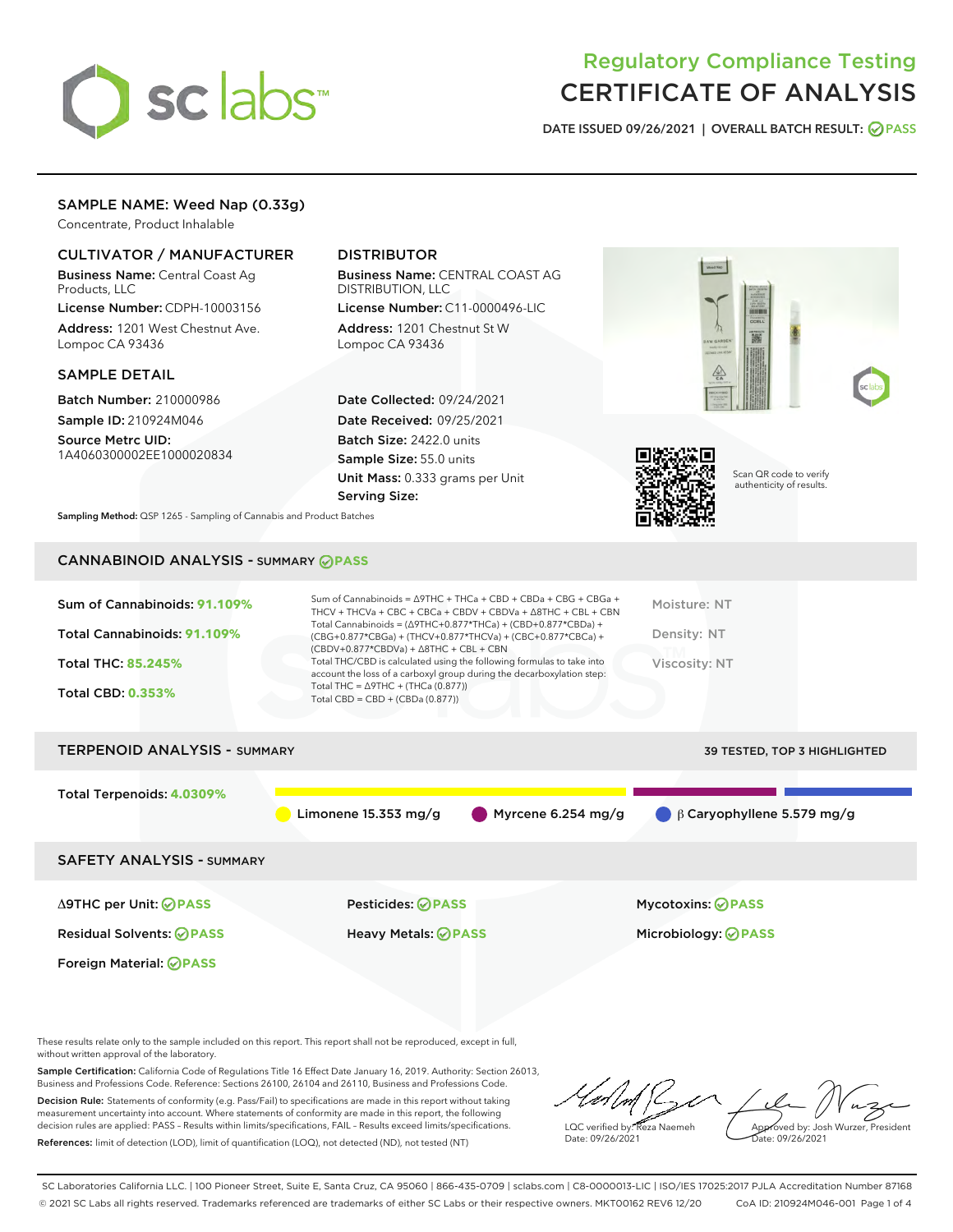



WEED NAP (0.33G) | DATE ISSUED 09/26/2021 | OVERALL BATCH RESULT:  $\bigcirc$  PASS

#### CANNABINOID TEST RESULTS - 09/26/2021 2 PASS

Tested by high-performance liquid chromatography with diode-array detection (HPLC-DAD). **Method:** QSP 1157 - Analysis of Cannabinoids by HPLC-DAD

#### TOTAL CANNABINOIDS: **91.109%**

Total Cannabinoids (Total THC) + (Total CBD) + (Total CBG) + (Total THCV) + (Total CBC) + (Total CBDV) + ∆8THC + CBL + CBN

TOTAL THC: **85.245%** Total THC (∆9THC+0.877\*THCa)

TOTAL CBD: **0.353%**

Total CBD (CBD+0.877\*CBDa)

TOTAL CBG: 3.091% Total CBG (CBG+0.877\*CBGa)

TOTAL THCV: 1.75% Total THCV (THCV+0.877\*THCVa)

TOTAL CBC: ND Total CBC (CBC+0.877\*CBCa)

TOTAL CBDV: ND Total CBDV (CBDV+0.877\*CBDVa)

| <b>COMPOUND</b>  | LOD/LOQ<br>(mg/g)          | <b>MEASUREMENT</b><br><b>UNCERTAINTY</b><br>(mg/g) | <b>RESULT</b><br>(mg/g) | <b>RESULT</b><br>(%) |
|------------------|----------------------------|----------------------------------------------------|-------------------------|----------------------|
| Δ9THC            | 0.06 / 0.26                | ±29.324                                            | 852.45                  | 85.245               |
| <b>CBG</b>       | 0.06/0.19                  | ±1.218                                             | 30.91                   | 3.091                |
| <b>THCV</b>      | 0.1/0.2                    | ±0.87                                              | 17.5                    | 1.75                 |
| <b>CBN</b>       | 0.1/0.3                    | ±0.27                                              | 4.1                     | 0.41                 |
| <b>CBD</b>       | 0.07/0.29                  | ±0.163                                             | 3.53                    | 0.353                |
| $\triangle$ 8THC | 0.1/0.4                    | ±0.21                                              | 2.6                     | 0.26                 |
| <b>THCa</b>      | 0.05/0.14                  | N/A                                                | <b>ND</b>               | <b>ND</b>            |
| <b>THCVa</b>     | 0.07/0.20                  | N/A                                                | <b>ND</b>               | <b>ND</b>            |
| <b>CBDa</b>      | 0.02/0.19                  | N/A                                                | <b>ND</b>               | <b>ND</b>            |
| <b>CBDV</b>      | 0.04 / 0.15                | N/A                                                | <b>ND</b>               | <b>ND</b>            |
| <b>CBDVa</b>     | 0.03 / 0.53                | N/A                                                | <b>ND</b>               | <b>ND</b>            |
| <b>CBGa</b>      | 0.1/0.2                    | N/A                                                | <b>ND</b>               | <b>ND</b>            |
| <b>CBL</b>       | 0.06 / 0.24                | N/A                                                | <b>ND</b>               | <b>ND</b>            |
| <b>CBC</b>       | 0.2 / 0.5                  | N/A                                                | <b>ND</b>               | <b>ND</b>            |
| <b>CBCa</b>      | 0.07 / 0.28                | N/A                                                | <b>ND</b>               | <b>ND</b>            |
|                  | <b>SUM OF CANNABINOIDS</b> |                                                    | 911.09 mg/g             | 91.109%              |

#### **UNIT MASS: 0.333 grams per Unit**

| ∆9THC per Unit                                                                            | 1120 per-package limit | <b>PASS</b><br>283.87 mg/unit |  |  |
|-------------------------------------------------------------------------------------------|------------------------|-------------------------------|--|--|
| <b>Total THC per Unit</b>                                                                 |                        | 283.87 mg/unit                |  |  |
| <b>CBD per Unit</b>                                                                       |                        | $1.18$ mg/unit                |  |  |
| <b>Total CBD per Unit</b>                                                                 |                        | $1.18$ mg/unit                |  |  |
| Sum of Cannabinoids<br>per Unit                                                           |                        | 303.39 mg/unit                |  |  |
| <b>Total Cannabinoids</b><br>per Unit                                                     |                        | 303.44 mg/unit                |  |  |
| <b>MOISTURE TEST RESULT</b><br><b>DENSITY TEST RESULT</b><br><b>VISCOSITY TEST RESULT</b> |                        |                               |  |  |

Not Tested

Not Tested

Not Tested

#### TERPENOID TEST RESULTS - 09/26/2021

Terpene analysis utilizing gas chromatography-flame ionization detection (GC-FID). **Method:** QSP 1192 - Analysis of Terpenoids by GC-FID

| <b>COMPOUND</b>         | LOD/LOQ<br>(mg/g) | <b>MEASUREMENT</b><br><b>UNCERTAINTY</b><br>(mg/g) | <b>RESULT</b><br>(mg/g)                         | <b>RESULT</b><br>$(\%)$ |
|-------------------------|-------------------|----------------------------------------------------|-------------------------------------------------|-------------------------|
| Limonene                | 0.005 / 0.016     | ±0.2195                                            | 15.353                                          | 1.5353                  |
| <b>Myrcene</b>          | 0.008 / 0.025     | ±0.0807                                            | 6.254                                           | 0.6254                  |
| $\beta$ Caryophyllene   | 0.004 / 0.012     | ±0.1986                                            | 5.579                                           | 0.5579                  |
| Terpinolene             | 0.008 / 0.026     | ±0.0801                                            | 3.905                                           | 0.3905                  |
| $\beta$ Pinene          | 0.004 / 0.014     | ±0.0288                                            | 2.500                                           | 0.2500                  |
| $\alpha$ Pinene         | 0.005 / 0.017     | ±0.0147                                            | 1.715                                           | 0.1715                  |
| $\alpha$ Humulene       | 0.009 / 0.029     | ±0.0391                                            | 1.219                                           | 0.1219                  |
| Linalool                | 0.009 / 0.032     | ±0.0407                                            | 1.072                                           | 0.1072                  |
| Fenchol                 | 0.010 / 0.034     | ±0.0226                                            | 0.583                                           | 0.0583                  |
| Camphene                | 0.005 / 0.015     | ±0.0036                                            | 0.315                                           | 0.0315                  |
| Ocimene                 | 0.011 / 0.038     | ±0.0089                                            | 0.277                                           | 0.0277                  |
| trans-ß-Farnesene       | 0.008 / 0.025     | ±0.0091                                            | 0.255                                           | 0.0255                  |
| Terpineol               | 0.016 / 0.055     | ±0.0146                                            | 0.238                                           | 0.0238                  |
| $\alpha$ Phellandrene   | 0.006 / 0.020     | ±0.0030                                            | 0.223                                           | 0.0223                  |
| 3 Carene                | 0.005 / 0.018     | ±0.0024                                            | 0.170                                           | 0.0170                  |
| Valencene               | 0.009 / 0.030     | ±0.0106                                            | 0.154                                           | 0.0154                  |
| $\alpha$ Terpinene      | 0.005 / 0.017     | ±0.0021                                            | 0.143                                           | 0.0143                  |
| <b>Borneol</b>          | 0.005 / 0.016     | ±0.0039                                            | 0.093                                           | 0.0093                  |
| $\gamma$ Terpinene      | 0.006 / 0.018     | ±0.0013                                            | 0.073                                           | 0.0073                  |
| $\alpha$ Bisabolol      | 0.008 / 0.026     | ±0.0031                                            | 0.058                                           | 0.0058                  |
| Fenchone                | 0.009 / 0.028     | ±0.0012                                            | 0.040                                           | 0.0040                  |
| Nerolidol               | 0.009 / 0.028     | ±0.0023                                            | 0.036                                           | 0.0036                  |
| Citronellol             | 0.003 / 0.010     | ±0.0017                                            | 0.034                                           | 0.0034                  |
| Geraniol                | 0.002 / 0.007     | ±0.0009                                            | 0.020                                           | 0.0020                  |
| Sabinene                | 0.004 / 0.014     | N/A                                                | <loq< th=""><th><loq< th=""></loq<></th></loq<> | <loq< th=""></loq<>     |
| p-Cymene                | 0.005 / 0.016     | N/A                                                | <loq< th=""><th><loq< th=""></loq<></th></loq<> | <loq< th=""></loq<>     |
| Nerol                   | 0.003/0.011       | N/A                                                | <loq< th=""><th><loq< th=""></loq<></th></loq<> | <loq< th=""></loq<>     |
| Caryophyllene<br>Oxide  | 0.010 / 0.033     | N/A                                                | <loq< th=""><th><loq< th=""></loq<></th></loq<> | <loq< th=""></loq<>     |
| Eucalyptol              | 0.006 / 0.018     | N/A                                                | ND                                              | <b>ND</b>               |
| Sabinene Hydrate        | 0.006 / 0.022     | N/A                                                | <b>ND</b>                                       | <b>ND</b>               |
| (-)-Isopulegol          | 0.005 / 0.016     | N/A                                                | ND                                              | <b>ND</b>               |
| Camphor                 | 0.006 / 0.019     | N/A                                                | ND                                              | ND                      |
| Isoborneol              | 0.004 / 0.012     | N/A                                                | ND                                              | <b>ND</b>               |
| Menthol                 | 0.008 / 0.025     | N/A                                                | <b>ND</b>                                       | <b>ND</b>               |
| R-(+)-Pulegone          | 0.003 / 0.011     | N/A                                                | ND                                              | ND                      |
| <b>Geranyl Acetate</b>  | 0.004 / 0.014     | N/A                                                | ND                                              | ND                      |
| $\alpha$ Cedrene        | 0.005 / 0.016     | N/A                                                | ND                                              | <b>ND</b>               |
| Guaiol                  | 0.009 / 0.030     | N/A                                                | ND                                              | ND                      |
| Cedrol                  | 0.008 / 0.027     | N/A                                                | ND                                              | <b>ND</b>               |
| <b>TOTAL TERPENOIDS</b> |                   |                                                    | 40.309 mg/g                                     | 4.0309%                 |

SC Laboratories California LLC. | 100 Pioneer Street, Suite E, Santa Cruz, CA 95060 | 866-435-0709 | sclabs.com | C8-0000013-LIC | ISO/IES 17025:2017 PJLA Accreditation Number 87168 © 2021 SC Labs all rights reserved. Trademarks referenced are trademarks of either SC Labs or their respective owners. MKT00162 REV6 12/20 CoA ID: 210924M046-001 Page 2 of 4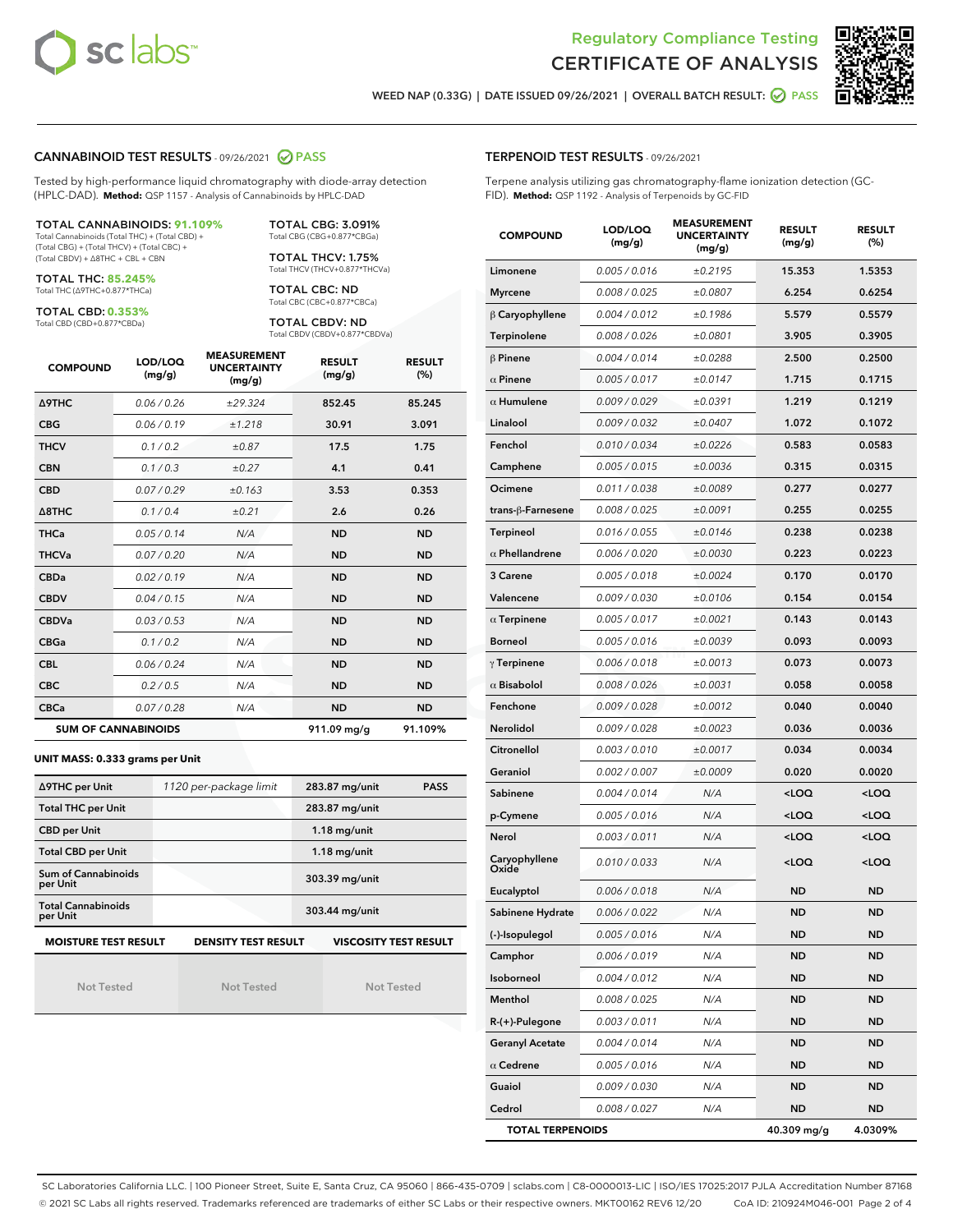



WEED NAP (0.33G) | DATE ISSUED 09/26/2021 | OVERALL BATCH RESULT: O PASS

## CATEGORY 1 PESTICIDE TEST RESULTS - 09/26/2021 2 PASS

Pesticide and plant growth regulator analysis utilizing high-performance liquid chromatography-mass spectrometry (HPLC-MS) or gas chromatography-mass spectrometry (GC-MS). \*GC-MS utilized where indicated. **Method:** QSP 1212 - Analysis of Pesticides and Mycotoxins by LC-MS or QSP 1213 - Analysis of Pesticides by GC-MS

| <b>COMPOUND</b>             | LOD/LOQ<br>$(\mu g/g)$ | <b>ACTION</b><br><b>LIMIT</b><br>$(\mu g/g)$ | <b>MEASUREMENT</b><br><b>UNCERTAINTY</b><br>$(\mu g/g)$ | <b>RESULT</b><br>$(\mu g/g)$ | <b>RESULT</b> |
|-----------------------------|------------------------|----------------------------------------------|---------------------------------------------------------|------------------------------|---------------|
| Aldicarb                    | 0.03 / 0.08            | $\ge$ LOD                                    | N/A                                                     | <b>ND</b>                    | <b>PASS</b>   |
| Carbofuran                  | 0.02/0.05              | $>$ LOD                                      | N/A                                                     | <b>ND</b>                    | <b>PASS</b>   |
| Chlordane*                  | 0.03 / 0.08            | $\ge$ LOD                                    | N/A                                                     | <b>ND</b>                    | <b>PASS</b>   |
| Chlorfenapyr*               | 0.03/0.10              | $>$ LOD                                      | N/A                                                     | <b>ND</b>                    | <b>PASS</b>   |
| Chlorpyrifos                | 0.02 / 0.06            | $\geq$ LOD                                   | N/A                                                     | <b>ND</b>                    | <b>PASS</b>   |
| Coumaphos                   | 0.02 / 0.07            | $\ge$ LOD                                    | N/A                                                     | <b>ND</b>                    | <b>PASS</b>   |
| Daminozide                  | 0.02 / 0.07            | $\ge$ LOD                                    | N/A                                                     | <b>ND</b>                    | <b>PASS</b>   |
| <b>DDVP</b><br>(Dichlorvos) | 0.03/0.09              | $\ge$ LOD                                    | N/A                                                     | <b>ND</b>                    | <b>PASS</b>   |
| Dimethoate                  | 0.03/0.08              | $>$ LOD                                      | N/A                                                     | <b>ND</b>                    | <b>PASS</b>   |
| Ethoprop(hos)               | 0.03/0.10              | $\ge$ LOD                                    | N/A                                                     | <b>ND</b>                    | <b>PASS</b>   |
| Etofenprox                  | 0.02 / 0.06            | $\ge$ LOD                                    | N/A                                                     | <b>ND</b>                    | <b>PASS</b>   |
| Fenoxycarb                  | 0.03 / 0.08            | $\ge$ LOD                                    | N/A                                                     | <b>ND</b>                    | <b>PASS</b>   |
| Fipronil                    | 0.03/0.08              | $>$ LOD                                      | N/A                                                     | <b>ND</b>                    | <b>PASS</b>   |
| Imazalil                    | 0.02 / 0.06            | $\ge$ LOD                                    | N/A                                                     | <b>ND</b>                    | <b>PASS</b>   |
| Methiocarb                  | 0.02 / 0.07            | $\ge$ LOD                                    | N/A                                                     | <b>ND</b>                    | <b>PASS</b>   |
| Methyl<br>parathion         | 0.03/0.10              | $\ge$ LOD                                    | N/A                                                     | <b>ND</b>                    | <b>PASS</b>   |
| <b>Mevinphos</b>            | 0.03/0.09              | $>$ LOD                                      | N/A                                                     | <b>ND</b>                    | <b>PASS</b>   |
| Paclobutrazol               | 0.02 / 0.05            | $\ge$ LOD                                    | N/A                                                     | <b>ND</b>                    | <b>PASS</b>   |
| Propoxur                    | 0.03/0.09              | $\ge$ LOD                                    | N/A                                                     | <b>ND</b>                    | <b>PASS</b>   |
| Spiroxamine                 | 0.03 / 0.08            | $\ge$ LOD                                    | N/A                                                     | <b>ND</b>                    | <b>PASS</b>   |
| Thiacloprid                 | 0.03/0.10              | $\ge$ LOD                                    | N/A                                                     | <b>ND</b>                    | <b>PASS</b>   |

#### CATEGORY 2 PESTICIDE TEST RESULTS - 09/26/2021 @ PASS

| <b>COMPOUND</b>          | LOD/LOO<br>$(\mu g/g)$ | <b>ACTION</b><br>LIMIT<br>$(\mu g/g)$ | <b>MEASUREMENT</b><br><b>UNCERTAINTY</b><br>$(\mu g/g)$ | <b>RESULT</b><br>$(\mu g/g)$ | <b>RESULT</b> |  |
|--------------------------|------------------------|---------------------------------------|---------------------------------------------------------|------------------------------|---------------|--|
| Abamectin                | 0.03/0.10              | 0.1                                   | N/A                                                     | <b>ND</b>                    | <b>PASS</b>   |  |
| Acephate                 | 0.02/0.07              | 0.1                                   | N/A                                                     | <b>ND</b>                    | <b>PASS</b>   |  |
| Acequinocyl              | 0.02/0.07              | 0.1                                   | N/A                                                     | <b>ND</b>                    | <b>PASS</b>   |  |
| Acetamiprid              | 0.02 / 0.05            | 0.1                                   | N/A                                                     | <b>ND</b>                    | <b>PASS</b>   |  |
| Azoxystrobin             | 0.02/0.07              | 0.1                                   | N/A                                                     | <b>ND</b>                    | <b>PASS</b>   |  |
| <b>Bifenazate</b>        | 0.01 / 0.04            | 0.1                                   | N/A                                                     | <b>ND</b>                    | <b>PASS</b>   |  |
| <b>Bifenthrin</b>        | 0.02 / 0.05            | 3                                     | N/A                                                     | <b>ND</b>                    | <b>PASS</b>   |  |
| <b>Boscalid</b>          | 0.03/0.09              | 0.1                                   | N/A                                                     | <b>ND</b>                    | <b>PASS</b>   |  |
| Captan                   | 0.19/0.57              | 0.7                                   | N/A                                                     | <b>ND</b>                    | <b>PASS</b>   |  |
| Carbaryl                 | 0.02/0.06              | 0.5                                   | N/A                                                     | <b>ND</b>                    | <b>PASS</b>   |  |
| Chlorantranilip-<br>role | 0.04/0.12              | 10                                    | N/A                                                     | <b>ND</b>                    | <b>PASS</b>   |  |
| Clofentezine             | 0.03/0.09              | 0.1                                   | N/A                                                     | <b>ND</b>                    | <b>PASS</b>   |  |

|  | <b>CATEGORY 2 PESTICIDE TEST RESULTS</b> - 09/26/2021 continued |  |
|--|-----------------------------------------------------------------|--|
|  |                                                                 |  |

| <b>COMPOUND</b>               | LOD/LOQ<br>(µg/g) | <b>ACTION</b><br><b>LIMIT</b><br>(µg/g) | <b>MEASUREMENT</b><br><b>UNCERTAINTY</b><br>(µg/g) | <b>RESULT</b><br>(µg/g) | <b>RESULT</b> |
|-------------------------------|-------------------|-----------------------------------------|----------------------------------------------------|-------------------------|---------------|
| Cyfluthrin                    | 0.12 / 0.38       | $\overline{c}$                          | N/A                                                | <b>ND</b>               | <b>PASS</b>   |
| Cypermethrin                  | 0.11/0.32         | 1                                       | N/A                                                | <b>ND</b>               | <b>PASS</b>   |
| <b>Diazinon</b>               | 0.02 / 0.05       | 0.1                                     | N/A                                                | <b>ND</b>               | <b>PASS</b>   |
| Dimethomorph                  | 0.03 / 0.09       | 2                                       | N/A                                                | <b>ND</b>               | <b>PASS</b>   |
| Etoxazole                     | 0.02 / 0.06       | 0.1                                     | N/A                                                | <b>ND</b>               | <b>PASS</b>   |
| Fenhexamid                    | 0.03 / 0.09       | 0.1                                     | N/A                                                | <b>ND</b>               | <b>PASS</b>   |
| Fenpyroximate                 | 0.02 / 0.06       | 0.1                                     | N/A                                                | <b>ND</b>               | <b>PASS</b>   |
| Flonicamid                    | 0.03 / 0.10       | 0.1                                     | N/A                                                | <b>ND</b>               | <b>PASS</b>   |
| Fludioxonil                   | 0.03/0.10         | 0.1                                     | N/A                                                | <b>ND</b>               | <b>PASS</b>   |
| Hexythiazox                   | 0.02 / 0.07       | 0.1                                     | N/A                                                | <b>ND</b>               | <b>PASS</b>   |
| Imidacloprid                  | 0.04 / 0.11       | 5                                       | N/A                                                | <b>ND</b>               | <b>PASS</b>   |
| Kresoxim-methyl               | 0.02 / 0.07       | 0.1                                     | N/A                                                | <b>ND</b>               | <b>PASS</b>   |
| <b>Malathion</b>              | 0.03 / 0.09       | 0.5                                     | N/A                                                | <b>ND</b>               | <b>PASS</b>   |
| Metalaxyl                     | 0.02 / 0.07       | $\overline{c}$                          | N/A                                                | <b>ND</b>               | <b>PASS</b>   |
| Methomyl                      | 0.03 / 0.10       | 1                                       | N/A                                                | <b>ND</b>               | <b>PASS</b>   |
| Myclobutanil                  | 0.03/0.09         | 0.1                                     | N/A                                                | <b>ND</b>               | <b>PASS</b>   |
| Naled                         | 0.02 / 0.07       | 0.1                                     | N/A                                                | <b>ND</b>               | <b>PASS</b>   |
| Oxamyl                        | 0.04 / 0.11       | 0.5                                     | N/A                                                | <b>ND</b>               | <b>PASS</b>   |
| Pentachloronitro-<br>benzene* | 0.03/0.09         | 0.1                                     | N/A                                                | <b>ND</b>               | <b>PASS</b>   |
| Permethrin                    | 0.04 / 0.12       | 0.5                                     | N/A                                                | <b>ND</b>               | <b>PASS</b>   |
| Phosmet                       | 0.03 / 0.10       | 0.1                                     | N/A                                                | <b>ND</b>               | <b>PASS</b>   |
| Piperonylbu-<br>toxide        | 0.02 / 0.07       | 3                                       | N/A                                                | <b>ND</b>               | <b>PASS</b>   |
| Prallethrin                   | 0.03 / 0.08       | 0.1                                     | N/A                                                | <b>ND</b>               | <b>PASS</b>   |
| Propiconazole                 | 0.02 / 0.07       | 0.1                                     | N/A                                                | <b>ND</b>               | <b>PASS</b>   |
| Pyrethrins                    | 0.04 / 0.12       | 0.5                                     | N/A                                                | <b>ND</b>               | <b>PASS</b>   |
| Pyridaben                     | 0.02 / 0.07       | 0.1                                     | N/A                                                | <b>ND</b>               | <b>PASS</b>   |
| Spinetoram                    | 0.02 / 0.07       | 0.1                                     | N/A                                                | <b>ND</b>               | <b>PASS</b>   |
| Spinosad                      | 0.02 / 0.07       | 0.1                                     | N/A                                                | <b>ND</b>               | <b>PASS</b>   |
| Spiromesifen                  | 0.02 / 0.05       | 0.1                                     | N/A                                                | <b>ND</b>               | <b>PASS</b>   |
| Spirotetramat                 | 0.02 / 0.06       | 0.1                                     | N/A                                                | <b>ND</b>               | <b>PASS</b>   |
| Tebuconazole                  | 0.02 / 0.07       | 0.1                                     | N/A                                                | <b>ND</b>               | <b>PASS</b>   |
| Thiamethoxam                  | 0.03 / 0.10       | 5                                       | N/A                                                | <b>ND</b>               | <b>PASS</b>   |
| Trifloxystrobin               | 0.03 / 0.08       | 0.1                                     | N/A                                                | <b>ND</b>               | <b>PASS</b>   |

SC Laboratories California LLC. | 100 Pioneer Street, Suite E, Santa Cruz, CA 95060 | 866-435-0709 | sclabs.com | C8-0000013-LIC | ISO/IES 17025:2017 PJLA Accreditation Number 87168 © 2021 SC Labs all rights reserved. Trademarks referenced are trademarks of either SC Labs or their respective owners. MKT00162 REV6 12/20 CoA ID: 210924M046-001 Page 3 of 4